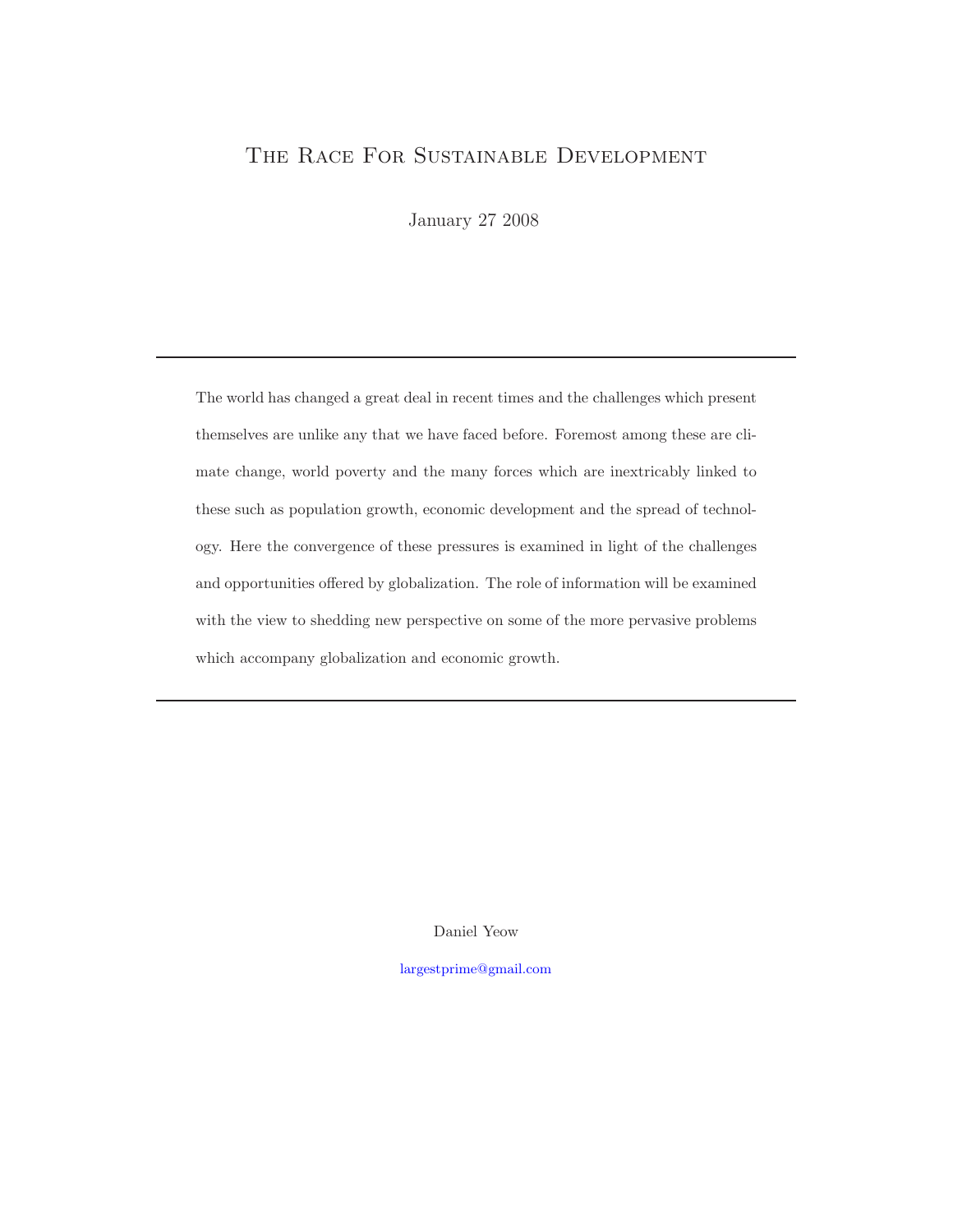The gun fires. Your muscles tighten, you jump off the start line. "Calm down" you tell yourself. There is chaos. An elbow here, a palm there, you struggle to find your space. The field spreads, the pace quickens. Or maybe the pace quickened first, causing the field to spread. You forget. Your heart plays pinball inside your chest, you can feel it hammering away. Your legs feel heavy as the unmistakable sensation of lactic acid overwhelms you. Pins and needles pierce your skin and sink into muscles you never knew existed. It is too late. You hit the wall three quarters into your mile. Runners pass you left and right, you slow to a jog then stagger to a halt. Your head is spinning. Your race is over – your pace was unsustainable.

The question of sustainable development is one of the most intractable questions of the modern age and one which is increasing rapidly in urgency. Sadly this urgency has less to do with the fact that millions of innocent people are dying from easily-preventable causes than reasons of pure economic self-interest. Although widely recognized that, in the long run, economic prosperity and environmental sustainability for all benefits everybody, the causation of this sudden urgency is the other way around it has arisen because the realization has hit us that, if we don't act with the utmost expediency, then we will all soon feel the direct effects of our failures: The scarcity brought on by climate change has finally tightened the time scale of the feedback loop enough for us to feel it. So much for altruism.

Forgetting for the moment about sustainability, there are many problems with development and these are only exacerbated when sustainability is thrown into the mix. Different countries have developed via very different paths and in very different environments. Some, such as South Korea and China, have started with a focus on health then followed with a focus on wealth, while others as diverse as Brazil and the United Arab Emirates, for very different reasons, have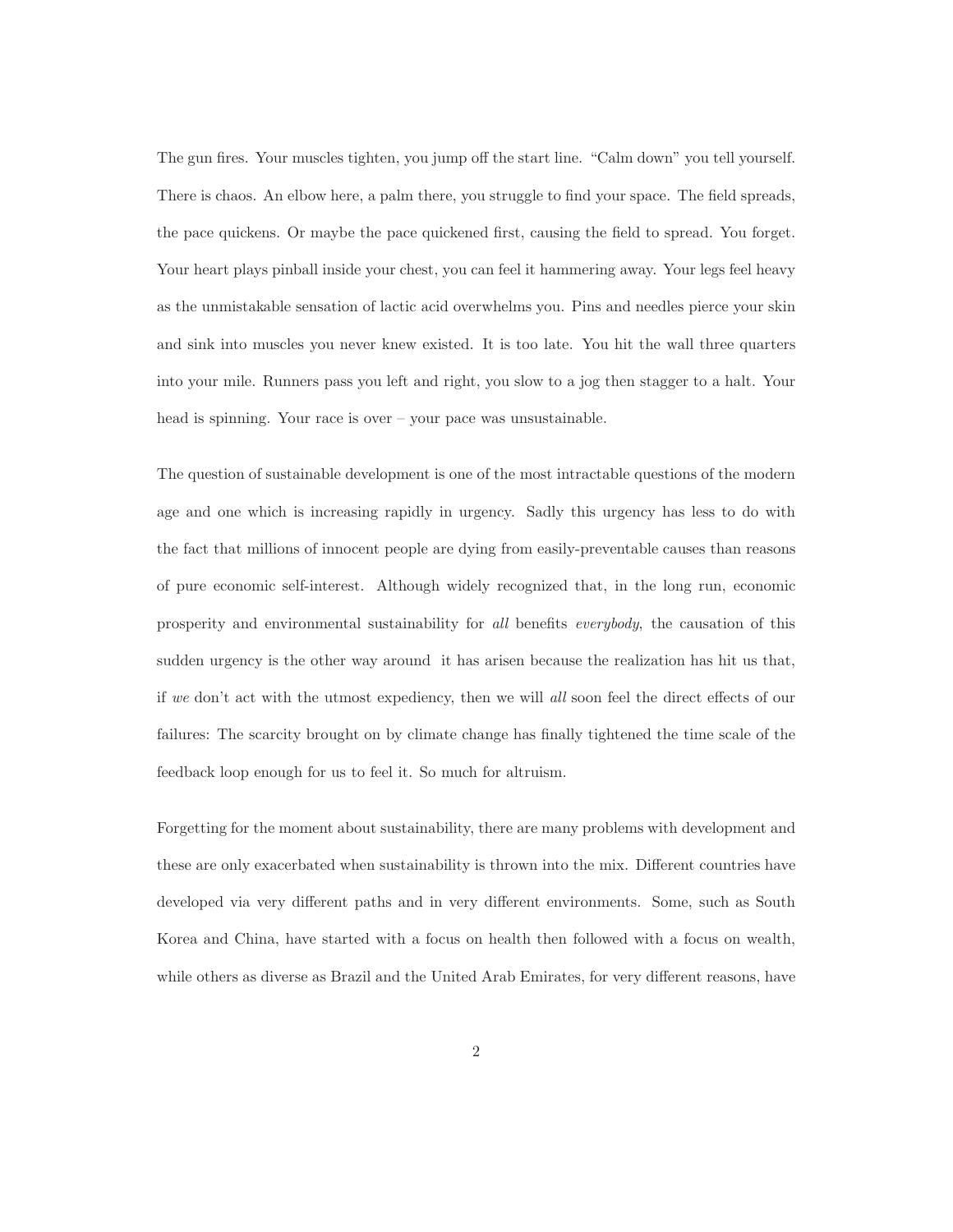done it the other way around. There have also been significant *shocks* to development for which economists generally don't plan, such as long droughts and world wars. Information technology has also changed the landscape of development introducing variables which development practitioners would not have even imagined as recently as ten years ago. The issue of population growth further complicates matters: current developed countries simply did not have to consider the astronomically higher numbers of people which current developing behemoths such as China and India must.

Perhaps we, the citizens of this planet, are fortunate. No, I know we are fortunate. The size of this planet, the composition of its atmosphere, and its distance from the sun (among many other critical factors) are just about exactly fine-tuned for humanity to have flourished in the way that it has. Or perhaps it is the other way around: we have evolved to be perfectly well-suited to developing the way we have on this particular planet. It is also fortuitous that the issues of wealth disparity, environmental sustainability and growth of the global economy have come to the forefront within such a short time of each other, allowing us to more easily see their interconnectivity and the necessity of an integrated solution. In any case, neither the parameters of the planet nor the biological makeup of humankind are easily or quickly alterable so it would be prudent for us to be careful in all matters which may disturb the delicate balance that governs the relationship between us and our environment. It is an important relationship, and we can't just 'break up' when things get too hot.

Globalization is our best hope. The monotonic increase in connectivity in the global community has been a given for a long time. The progress of this connectivity in the economic realm has far outstripped that of any other, except perhaps information technology. The result of this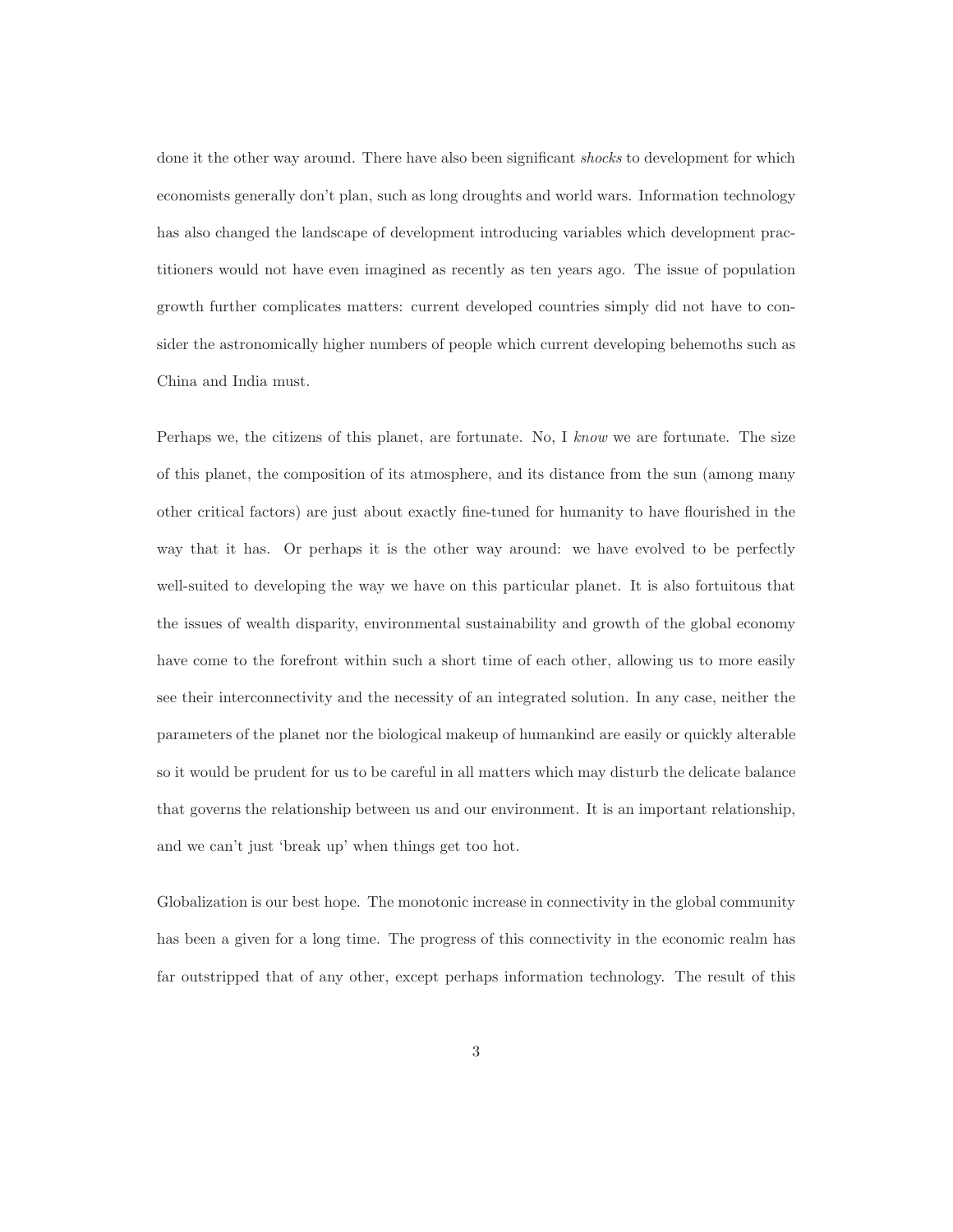laissez-faire global expansion is that, without any other significant power than the market to hold back the invisible hand, a great many things were exploited including people and, of course, the environment. As a result of this, globalization has been politicized as the devil that increases disparity. But if I give a hammer to a person who then kills someone with it, does that make the hammer evil? While the exploitation is obviously deplorable, I believe that this perspective could easily be the other way around – hammers can be fabulously creative tools as well: what would Rodin have said if we had accused him of using evil tools?

Globalization is the infrastructure through which global problems will be addressed with global solutions. The problems brought on by climate change especially, are necessarily global in nature and any effective solution will necessarily require an operational framework that only a global tool like globalization can provide. In addition, the kind of increases in productivity needed to raise the poorest of the poor out of poverty will require a division of labor on a scale which can only be realized within the framework of globalization. Many cite the increased complexity of these new frameworks as unnatural and therefore ultimately doomed to failure. Still others argue that humans are naturally exploitative and that larger networks will only lead to greater exploitation. However, I believe that it is the other way around, that the current climate of exploitation is only temporary and increased connectivity is perfectly natural – after all we evolved in an environment of an iterative game, where cooperation is the norm and exploitation the exception ( $\hat{a}$  la tit-for-tat, in the iterated prisoners dilemma).

We have not so much outgrown our planet as we have outgrown ourselves. The world in which Adam Smith wrote The Wealth of Nations is vastly different to ours, and the theory of free markets seems as out of place as classical physics in a relativistic world. The sheer size and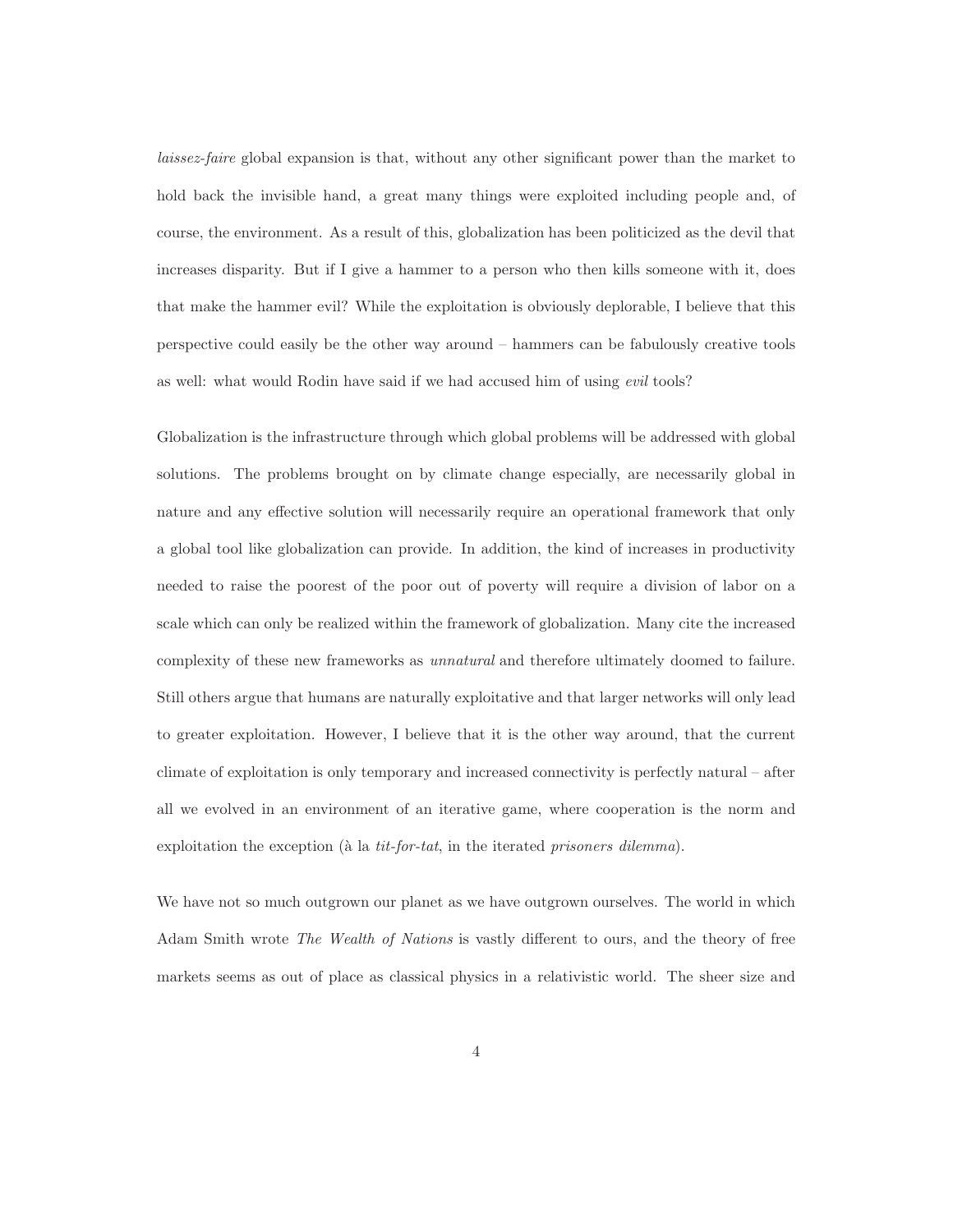complexity of networks in the world we live in requires that we can no longer apply theories which assumed negligible transaction and information costs. These assumptions predict a world in which the market is able to efficiently and fairly allocate resources, but it is clearly the other way around – lack of good information leads to an inefficient and, importantly, inequitable distribution of resources. We have grown past the realm where transactions are simply impersonal, and where institutions keep transaction costs reasonable, and into a world where effective information transmission is the dominating force in our decisions concerning the division of these scarce resources. There are enough resources in the world to go around but, owing to the quirks of the geopolitical climate brought on by self-reinforcing path-dependencies (like that darned qwerty keyboard), we continue to fight wars over them, both on the ground and in the boardrooms of diplomatic institutions and multinational corporations.<sup>a</sup>

Information is now the world's most valuable commodity. The distribution and dissemination of information will rise exponentially in importance as we continue to struggle with these problems. The institutions and infrastructure that globalization will provide will facilitate a global division of labor on a massive scale which will, in turn, require cooperation between world leaders on a scale which has hitherto never been seen. As human networks increase exponentially in size and complexity, the infrastructure of information will need to keep up, in fact, it will need to catch up. The disadvantages caused by the disparity in information  $$ the information asymmetry between the haves and have-nots – are at the heart of the causes of wealth disparity around the world. It is somewhat remarkable that in this modern age, an information advantage can still lead to unfair bargaining which then leads to an inequitable

 $aPath$  dependency is the phenomenon of choices being made which become very difficult to reverse or change. For example, the QWERTY keyboard was originally designed to prevent early typewriters from jamming by slowing down the typist through a deliberately inefficient arrangement of keys.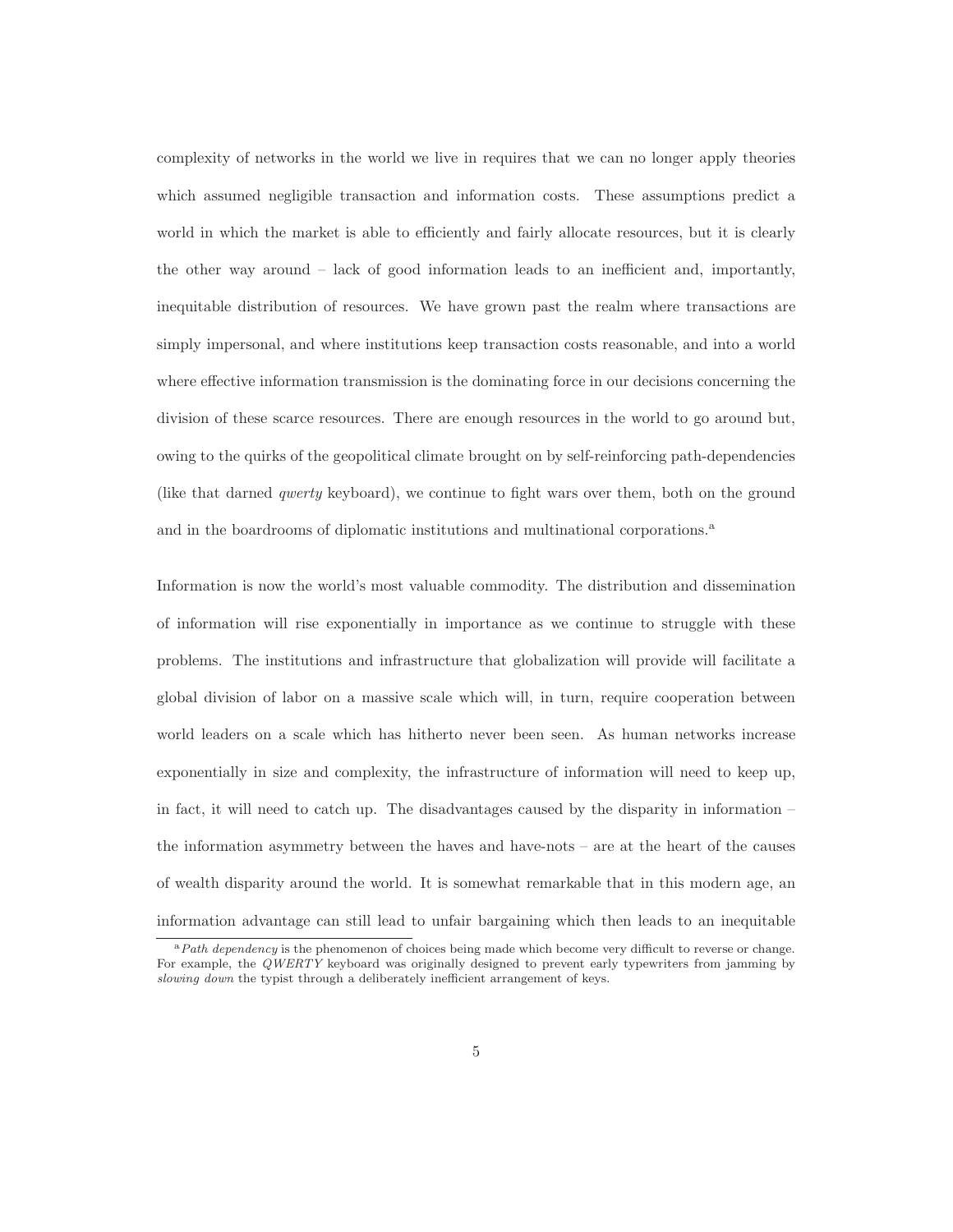equilibrium. But Black Swans like the internet are turning this the other way around: access to information is flattening the world.<sup>b</sup> Our challenge is to proceed both cautiously and with the utmost urgency and expediency.

The role of the state is now more important than ever. Due to its unique comparative advantage in the collection of information, it will always have an unusual advantage when it comes to information asymmetry. In the tradition of mechanism design theory, through the rule of law, the states responsibilities will now encompass the nurturing of global institutions in order to mitigate the effects of negative externalities of globalization and ensure that everyone gets a slice of the bigger economic pie. It must ensure that the cogs of this intricately balanced machine continue to spin because, even if this machine might make things worse, it may also make things better, but if it becomes trapped in its current state, our world will surely spiral towards disaster. The damaging costs of war are no longer linked to the question of direct economic and human loss, the unsettling of these cogs by conflict will adversely threaten the goal of keeping the world sustainable for us to live in. Some say that this kind of international cooperation will only be realized once world peace has been established, but I believe that it is the other way around – unless we can establish this kind of cooperation, world peace will never be established.

Things do not look good. The population continues to grow alongside its ecological footprint. The benefits of globalization are struggling desperately in a losing race with its own unfortunate ill-effects. Over a billion people continue to 'live' on less than a dollar a day. Our

<sup>&</sup>lt;sup>b</sup>A Black Swan is a term coined by Nassim Nicholas Taleb in a book of the same name. It is a phenomenon which satisfies three criteria: it (1) lies outside the realm of regular expectations, (2) carries an extreme impact, and (3) there is a tendency to try to explain it in a way that makes it seem less of an outlier after the event. It is named for the discovery of black swans in Australia (all observed swans prior to this were white.)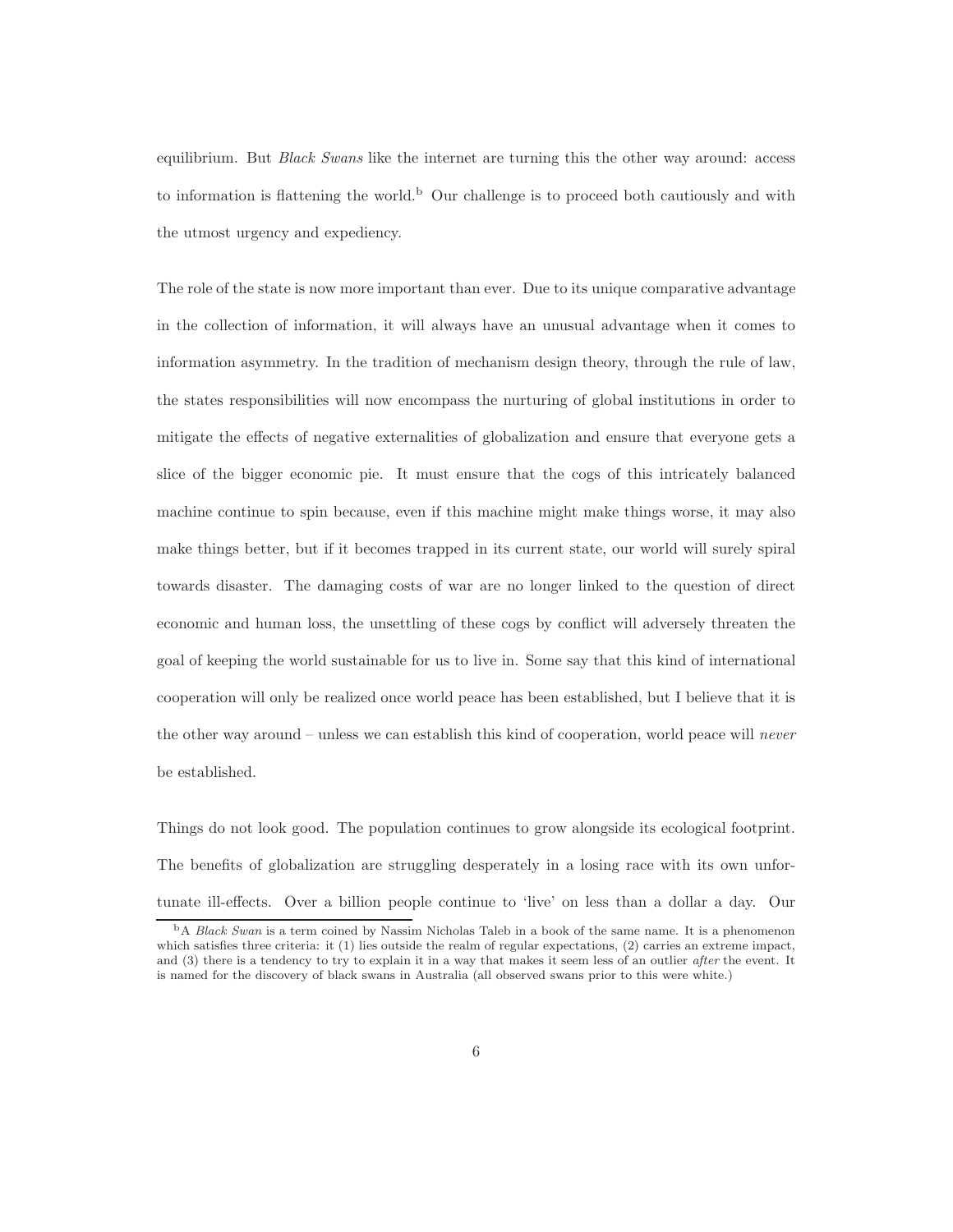information technology struggles to keep up with the mammoth demands that are made of it. Global warming continues to wreak havoc with the world's climate in ways which we are only beginning to understand. Climate shocks have a long and well-documented history of precipitating social upheaval and have already been found to be an important factor in several current world conflicts. Unless we learn to bring these diverse disciplines together and recognize the inescapable connections which exist between them, we will be faced with an unpleasant climate, both meteorologically, economically and politically from which there will be no escape. There is certainly no other way around and if this does not change, the world will certainly not end, but it will become a world which is far more difficult to inhabit, a world which will not be able to sustain even a fraction of our current population and a world in which our current level of productivity will be utterly unfeasible.

It is somewhat sad that it has come to this. I had hoped that we would address these problems sooner and for no other reason than for equitys own sake. Unfortunately, this is often not good enough, so now economics compels us to act. We are forced not by our conscience but by the threat that the very equations which govern the allocation of scarce resources, both natural and human, will consume civilization as we know it and replace it with something far less palatable. Without global cooperation, we cannot hope to solve any of these problems in the long run and with a fifth of this globe living in abject poverty, we can only be a fraction as effective as we should be in trying to break out of this cycle. Unfortunately, as climate-caused complications worsen, the economies most vulnerable to the changes are negatively affected, making it even more difficult to find their way onto that bottom rung. We need to harness the power of positive feedback and exponential growth to everyones advantage and travel upwards on this unfortunate spiral before it is too late to turn this cycle the other way around.